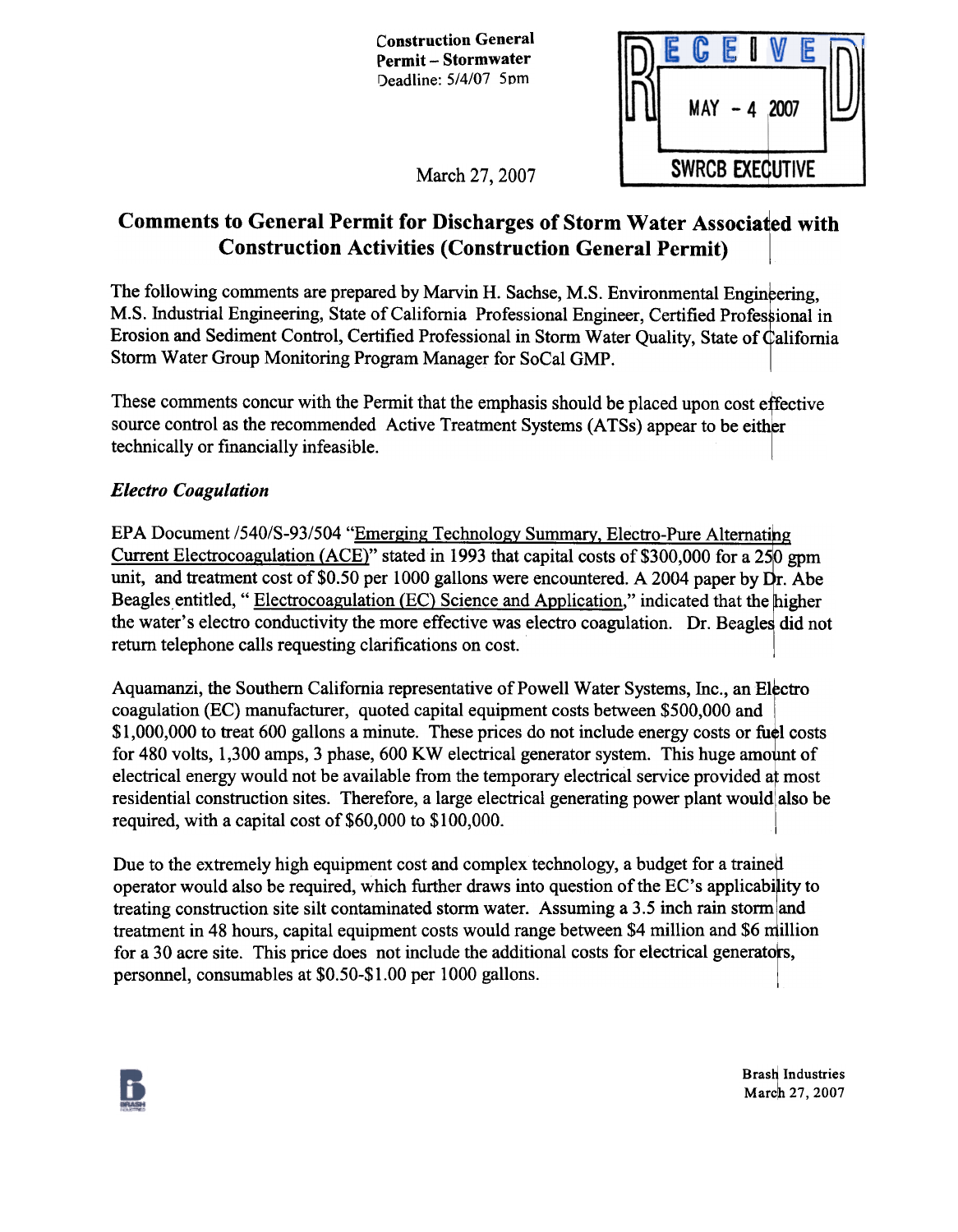#### *Flocculation:*

Treatment cost for a 3.5 inch rainstorm, multiplied by a mandated 1.5 multiplier and treated in 48 hours would cost \$650,000 for four rainstorms a year on a 30 acre construction site. EC and flocculation treatment technologies do not appear economically feasible. The cost per construction site of \$650,000 per year, multiplied by the total number of construction sites, appears to be a huge price to pay on capital resources, without fully exploring practical source control BMPs, evaluating true impacts, practicality and accuracy of ALs and NELs, and implementation of other treatment scenarios that are not as costly.

*Page 3. 10: ATS only impacts turbidity and pH. The pH is indirectly impacted due to the acidic nature of the flocculant aide. The volume of the flocculant aide is small in comparison to the treated volume and the pH of the flocculant aide should have little or no consequence or impact on the receiving water. The Blue Ribbon Panel recognized that NELs would only be applicable for construction sites with ATS. The flocculation ATS does not directly treat TPH, and according to the findings of the Blue Ribbon panel it would, therefore, not be appropriate to apply the NELs to Total Petroleum Hydrocarbons (TPH). How then can NELs for TPH be established when ATS do not impact this analyte?* 

Page 5. 16: Monitoring results indicating a construction related storm water or non storm water discharge represents an NEL violation. The discharger shall electronically enter the analytical results into the SWARM.

*An NEL exceedance, which is considered a Permit violation, placed in the public domain exposes the permittee to possible litigation under the Clean Water Act. Although, in fact, no proof of receiving water adverse impacts have been established nor has it been scientifically established, that the beneficial uses of the receiving water have been adversely impacted?*

*If the purpose of this Permit section is to obtain information regarding storm water discharges as opposed to exposing Permittee exceedances to punitive litigation and fines, then an alternate disclosure scheme should be devised. A system that provides amnesty for non egregious discharges would certainly be responded to by dischargers in a more positive manner than exposure to expensive fines and litigation.* 

Page 5. 18: ALEER submitted with two consecutive AL exceedances for pH, Turbidity or TPH.

*Ibid. Page 5. 16*.

Page 5.19:Soils with more than 10% by weight of the particles smaller than 0.02mm (finer than medium silt) must implement an ATS or Source control measures in Section G to ensure that fine particles are not released into receiving waters.

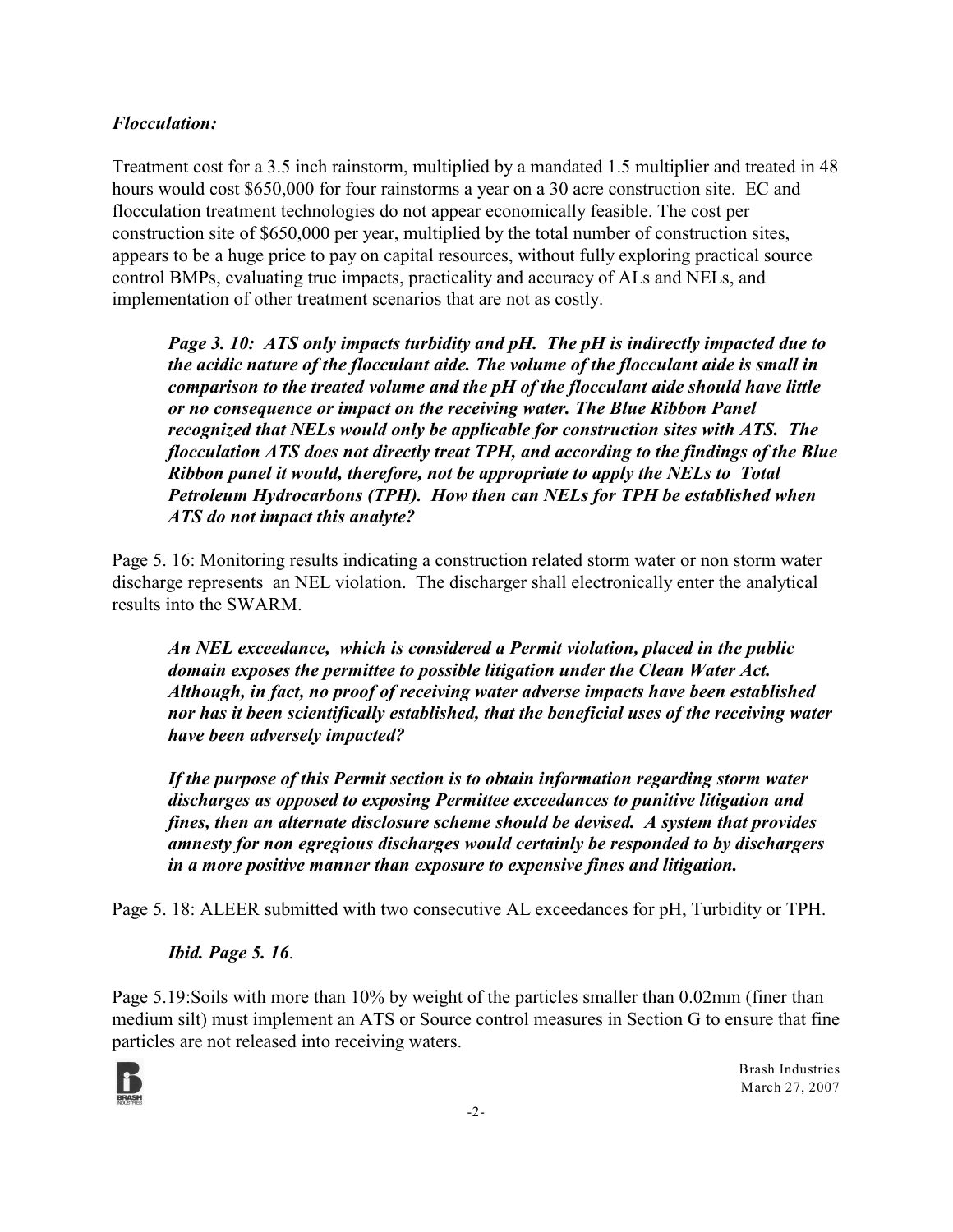*Please define receiving water, particularly if discharge is not released into a stream. Is an MS4 considered a receiving water? How does a Permitee obtain access to the receiving water? What if the receiving water is located miles away at a distant end of the MS4? What if a trespass is incurred? What scientific value would be obtained from contrasting site discharge water with receiving water that is no longer chemically related to the site's discharge water due to commingling with other storm drain discharges and exposure to physio chemical actions during transport to the receiving water? Is sampling required under unsafe conditions?*

*Is a SWPPP required at a low risk site if it is part of a larger development?*

*Page 8. 28: Receiving waters are defined differently for Cal Toxics, NTR and Ocean Plan. Which receiving water definition applies?*

*Page 8. 32: The word "discharges" should read "discharger."*

Page 11. IV. a. Acute toxicity shall have no difference with a 95% confidence between control discharge and 100 percent effluent (t-test). Applied as a monthly median of pass fail tests.

*Does 100% effluent refer to non diluted effluent?*

*What test method?*

*What if there is only one rain event?*

Page 11. IV. 4. b. Chronic toxicity of ATS shall be equal to 1.0 Tuc, where TUc=100/NOEC.

#### *What test method?*

Page 11. IV. 4. c. pH shall be between 6.5-8.5 pH units.

*Why not 6.0-9.0 pH Units as per the U.S. EPA Storm Water Benchmarks.*

Page 11. IV. 4. d. Turbidity for ATS less than 10 NTU.

*Why not 500 NTU? Or 40 NTU per post construction AL/NEL? Why are different NTU ALs used? Why must active treatment water discharges be below the 500 NTU set for non treated water? If this is a receiving water issue then treatment should not matter.* 

Page 12. VI. 6. Medium and high risk site discharges shall not be more than 0.2 pH units above or below pH of the receiving water.

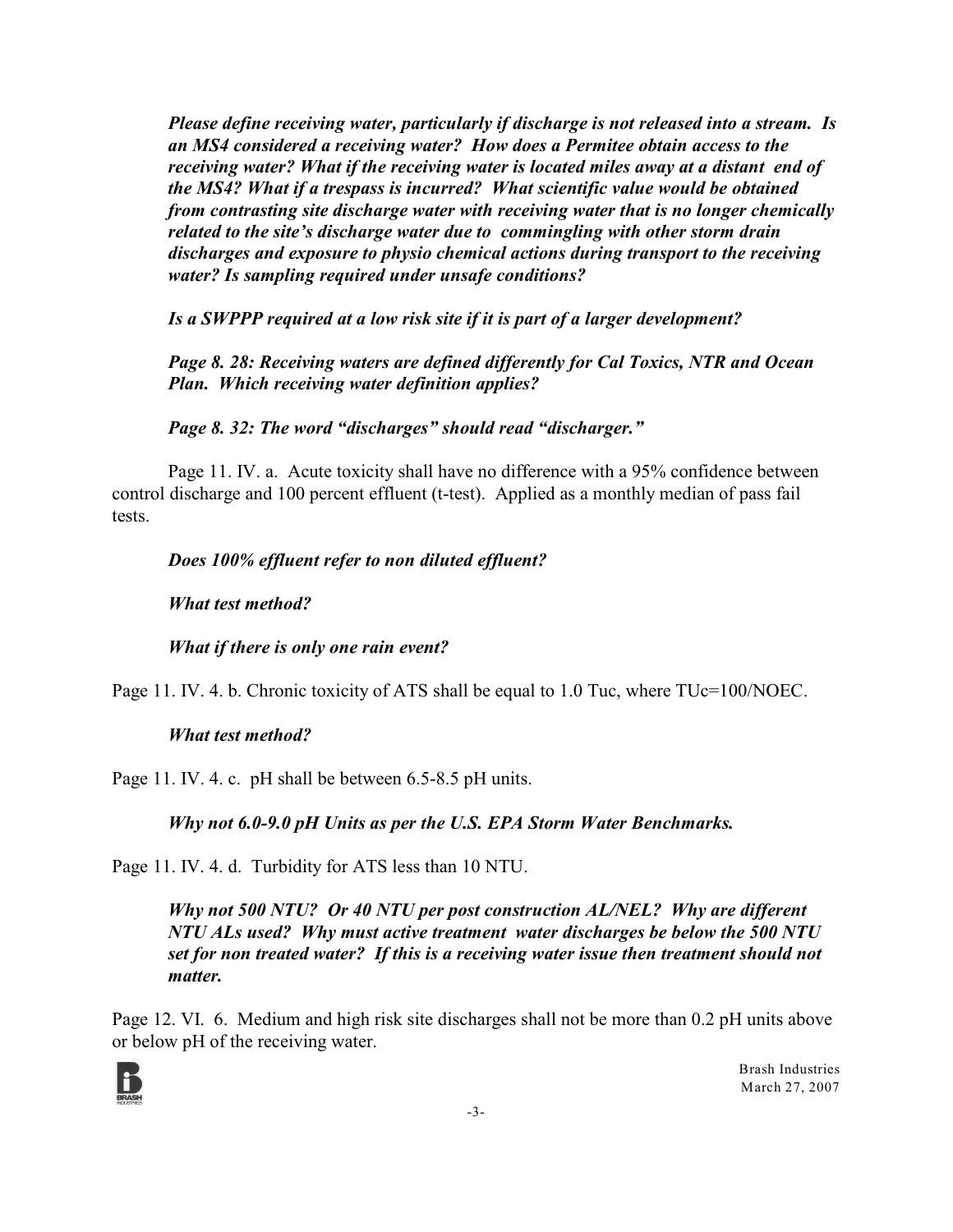*Most field pH meters are accurate to +/- 0.1 units. Test paper for pH is accurate to 0.5 pH units. 0.2 pH unit measurement is difficult to meet with these accuracies. Naturally occurring variations in a water body would cause pH excursions of several pH units. Is acid base neutralization a better answer to environmental concerns than naturally occurring pH buffering? Acid Rain lowers pH. New concrete storm drain raises pH. Storm water pH buffering is quite low, and would have little chemical impact related to pH on the receiving water.* 

Page 12. VI. 7. ATS discharges shall not be more than 0.2 pH units above or below pH of the receiving water.

#### *Ibid. Page 12. VI. 6.*

Page 13. VII. 7. b. Existing dischargers shall electronically file all PRDs no later than 90 days after the Permit's adoption date. If project acreage subject to annual fees has changed, revised an annual fee is to be submitted within seven days.

*The SWARM system presently requires about 30 days from time of submission to receipt of Industrial WDID#. With the volume increase of Construction site Permits the SWARM system, judging by present performance, will be grossly overloaded unless resources are significantly increased. Difficulty may be encountered in completing the registrations process in the required 90 days.*

Page 13. VII. 3. SWPPP is to be modified in accordance with chapter IX, Attachment E, Monitoring Program and Reporting Requirements 90 day after Permit acceptance.

#### *If SWPPP and Monitoring plan review are not approved in 90 days will a WDID# still be issued?*

Page 13. VII. 4. Permit coverage for existing dischargers or new dischargers begins the date electronic PRDs are administratively accepted by the SWB or RWB or the effective date of the Permit.

#### *Is there a 90-day grace period?*

Page 15. IX. 2. If effluent monitoring indicates a Table 2 NEL is exceeded, the discharger shall electronically enter into SWARM the analytical results violating the NEL within 48 hours of receiving the results.

*What is the Turbidity NEL for non ATS discharges?*

*Ibid. comment Page 5.16*

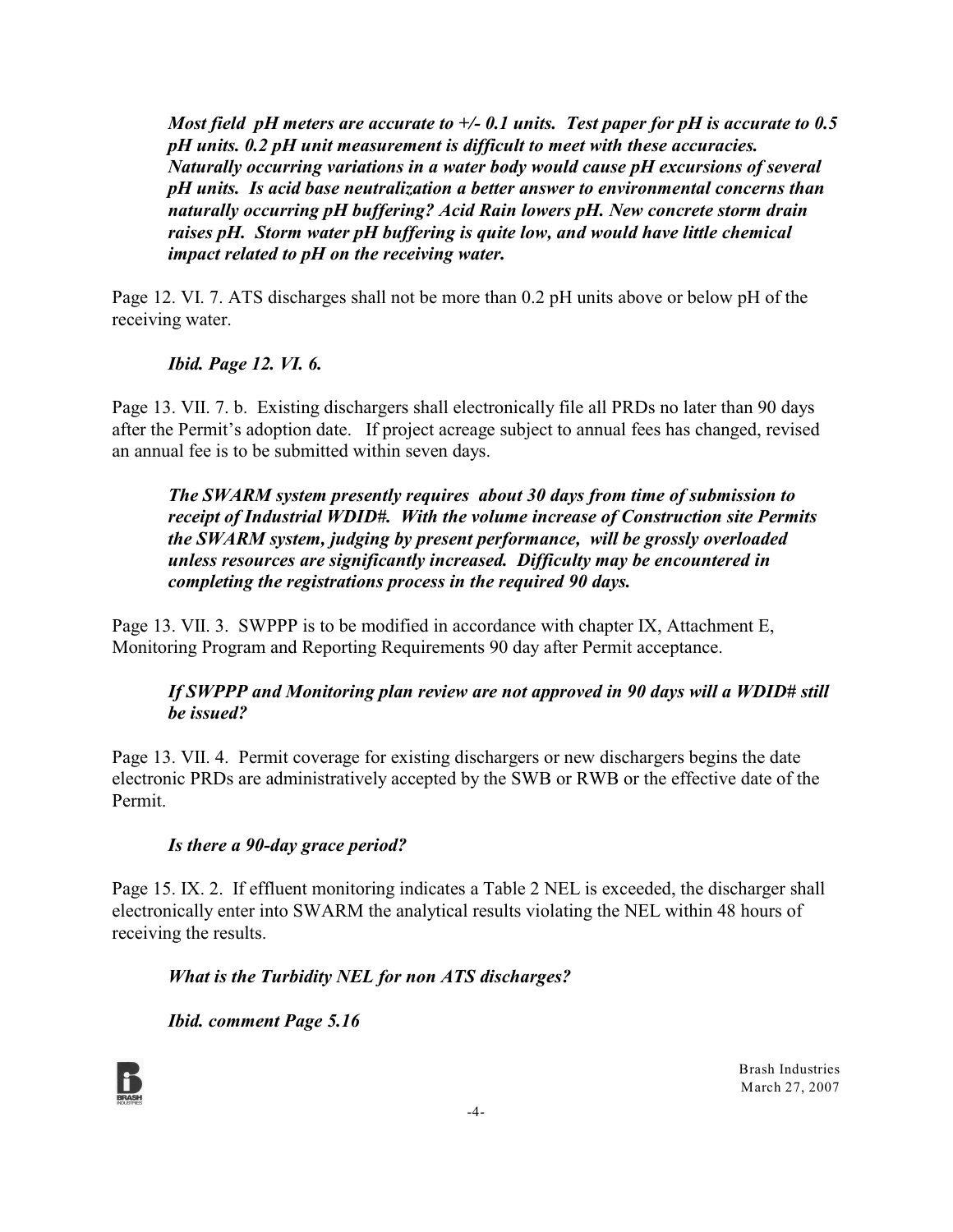Page 16. IX. 2. B.1. If upstream sampling data demonstrates that pollutant sources not related to construction activity are causing ALs exceedances, that is sufficient evidence to indicate that no additional BMPs or SWPPP implementation measures are required.

*Sampling data has demonstrated that high levels of naturally occurring minerals and metals, bound within undisturbed soil, leach into the storm water discharges, causing U.S. EPA Benchmark exceedances. Does the foregoing paragraph indicate that if there is sufficient soil sampling data establishing the presence of high levels of minerals and metals in the soil sufficient to cause Benchmark exceedances, that no additional BMPs are required and that no Permit violations have occurred?*

Page 16. IX. B. 2If the turbidity in the release equals or is less than 1.2 times the turbidity estimated to occur under the actual rainfall conditions as estimated in Attachment E, or equal or less than 1.2 times actual turbidity measured in the receiving water upstream of the discharge.

#### *Is it to be assumed from the two foregoing paragraphs that if the above conditions are met no additional BMP activity is required?*

Page 18. IX. D. 1. The discharger shall effectively manage Run-on from offsite, all runoff through the site, and all runoff that discharges off the site.

#### *Can Run-on water be diverted from the site?*

Page 18. IX. E. 4. Linear sediment controls shall be applied along toe, top, face, and grade breaks of exposed and erodible slopes to comply with sheet flow lengths in accordance with Table 3.

*Why are sediment controls to be placed at the top of an erodible slope? Water flowing on the top of a slope does not have sufficient volume or velocity to cause slope erosion. CASQA Handbook states, ".......below the toe or down slope of exposed and erodible slopes."*

Page 19. IX. F. 6. At all times during the year, discharge shall appropriately protect and maintain all storm drain inlets and perimeter controls, runoff control BMPS and stabilized entrances/exits.

#### *Does the REAP reduce the "at all times during the year" aspects of BMP implementation, or does the interpretation of "appropriately protect" vary seasonally?*

Page 19. IX. F. 2. Public and private roads that receive storm water discharges shall be inspected daily or more frequently and swept or vacuumed as necessary.

## *Are roads that do not receive storm water discharges not required to be inspected?*

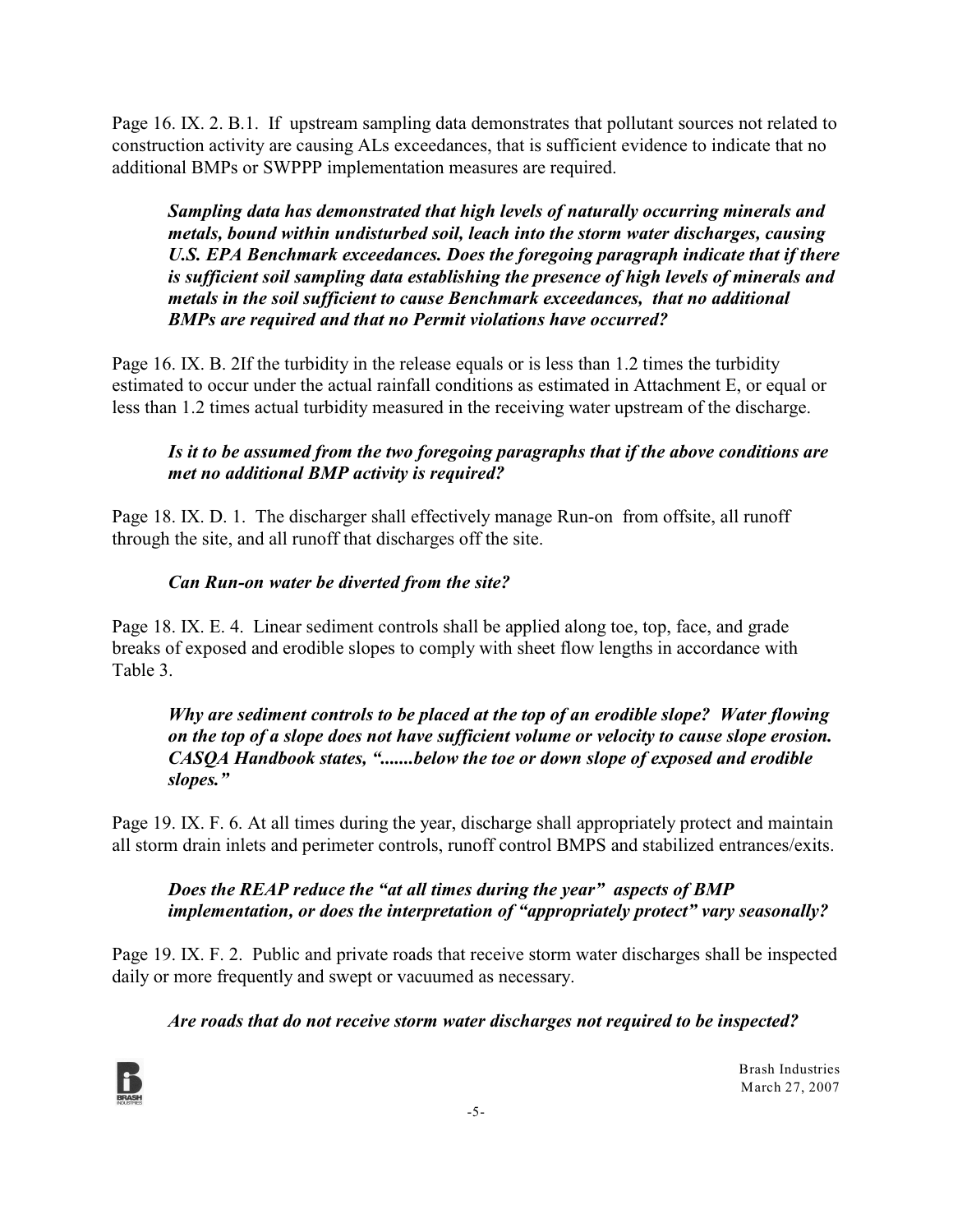Page 19.IX. G. Active Treatment Systems (ATS)

*It should be noted that a multiplier of 1.5 times increases the storm sizing by 50%. What is the basis for this multiplier? Multiplying the 10 year 24 hour storm event by 1.5 raises the storm event to a 100 year storm event. This would seem to be an extreme design criterium. Why must the collected storm water be treated within 48 hours as opposed to 7 calendar days as provided in the previous permit? These restraints multiply treatment costs without any real benefit to the environment. Please refer to ATS comments on page 1 of this document.*

20. IX. G. 3. If a chemical additive is used, the supplemental report demonstrates that all additive will be removed prior to discharge or flow from the ATS, or that the chemical discharge of additives is in concentrations that will not affect the aquatic life in receiving water or violates the NELs. Sampling is described in Attachment E.

#### *It should be noted that the chronic and acute testing costs are almost \$2,000 per sample, and takes several weeks to obtain the results. Real time field tests should replace the requirement for acute and chronic toxicity testing.*

20. IX. G. 3.c. Provide 100% soil cover for all areas of inactive construction throughout the entire time of construction on a year round basis.

## *Does the REAP apply?*

20. IX. G. 3. f. Provide stabilized construction entrance and limit all vehicle and foot traffic to those entrances.

#### *Foot traffic is difficult to restrict on a large construction site and should be removed from the Permit.*

22. IX. I. 1.a. Inventory products used and or produced.

*Is an inventory of competed houses to be prepared to comply with the provision to produce an inventory of products produced?*

22. IX. I. 1. b. Chem toilets to be bermed and kept from placement with curb and gutter on side walks or adjacent to storm drain.

#### *Why not on the sidewalk?* **Sidewalk placement of chemical toilets should be allowed except when placed in close proximity to a storm drain inlet.**

22. IX. I. 1. d. Cover waste disposal containers when not in use and prevent from overflowing.

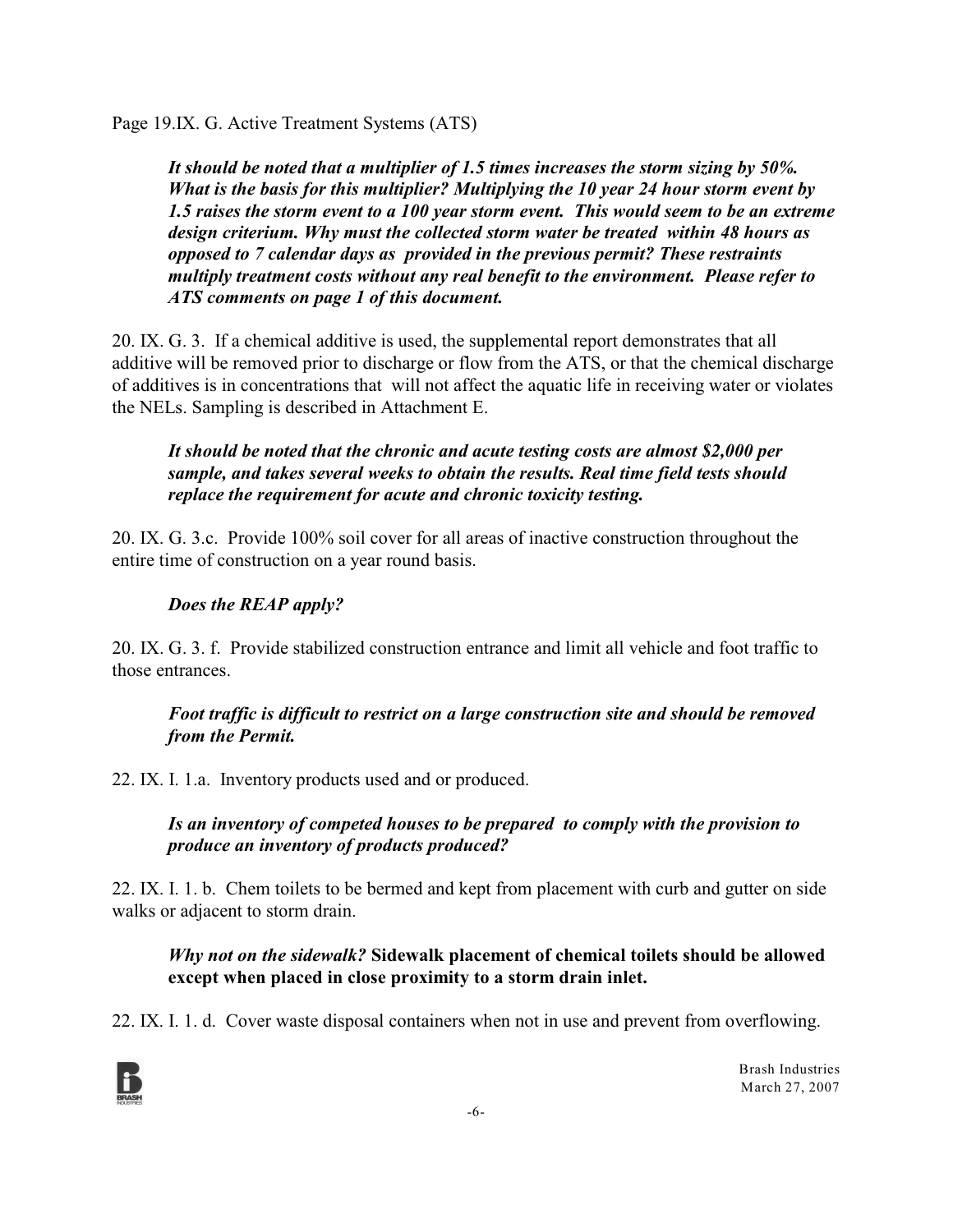#### *Waste containers are continually used during the day. Are they to be covered every night? Does REAP apply?*

22. IX. I. 1. e. Berm and protect stock piled waste material from wind and rain at all times unless actively being used.

#### *Does REAP apply? Define actively.*

23. IX. I. 2. g. ii. Identify and train appropriate spill response personnel.

#### *What kind of training? Part of SWPPP? How frequently?*

23. IX. I. 2. h. Concrete washout areas are to be lined and bermed to avoid leakage and overflow. To be positioned away from drain inlets or waterways and labeled.

#### *Does a roll off trash container require a berm? Do hay bale wash outs require berming? Berming could make wheel barrow access difficult.*

23. IX. I. 3.b. Equipment or vehicles to be fueled, maintained, or stored, are to be located in a designated area fitted with appropriate BMPs.

#### *Please define term of storage. Is overnight or weekend to be construed as storage?*

24. IX. J. 2. The discharger shall wash vehicles and streets in designated areas to prevent nonstorm water discharges.

#### *How is a street washed in a designated area?*

24. IX. K. 1. The discharger shall ensure that the post-development runoff volume approximates the pre-project runoff volume for areas covered with impervious surfaces. RWB approval is required to use any structural control measures used to comply with this requirement.

#### *What is the approval process?*

24. IX. K. 2. Projects exceeding two acres shall preserve post construction drainage divides for drainage areas serving a first order stream or larger to ensure post-project time of concentration is equal or greater than post project time of concentration.

#### *Should be pre project time?*

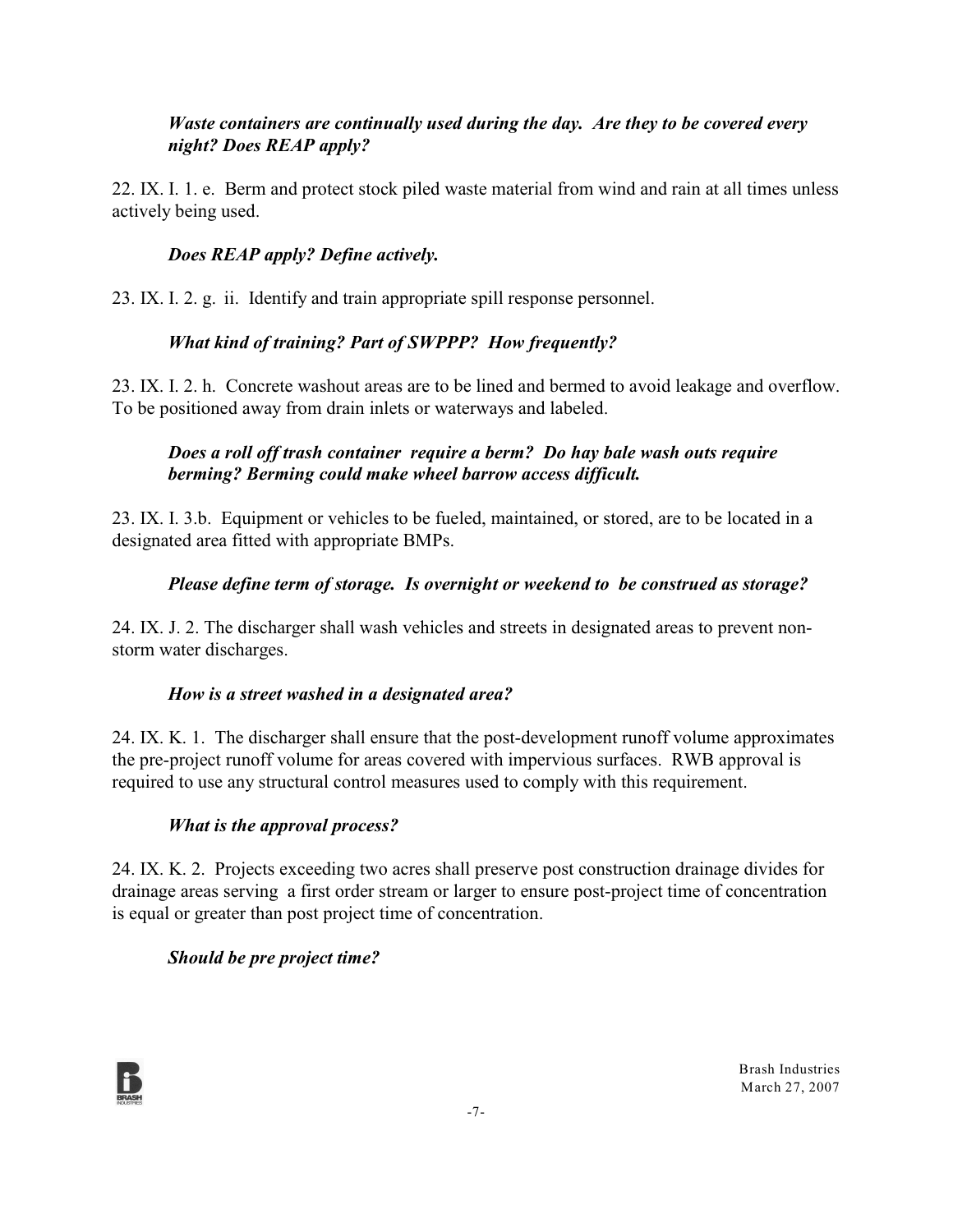24. IX. K. 3. For project exceeding 50 acres pre construction drainage pattern shall be preserved post construction drainage divides for drainage areas serving a first order stream or larger to ensure post-project time of concentration is equal or greater than post project time of concentration.

#### *Should be pre project time?*

25. XI. 2. REAPs are to be prepared by a qualified SWPPP Practitioner.

*Is this in conflict with X.A.1 requiring a SWPPP Developer? Can a SWPPP be prepared under the direction of a SWPPP Developer? Please clarify differences between a REAP and a SWPPP. Can a correctly written SWPPP function as a REAP?*

25. XI. 3. REAP is to be written for each storm event?

*This seems counter productive as long as the site remains in the same construction phase as defined in page 6. 25.* 

30. XII.2. c. Storm water discharges from all stabilized areas contain turbidity less than 40 NTU.

*What basis is there for this number? Can the 500 NTU number be used or the background NTU or basin plan number be used?*

*Does self sustaining imply without irrigation?* 

#### **Attachment E**

*Page 61. E. 1. Is it correct to assume that samples are only collected for water that is discharged off site?*

*Page 61. E. 3. Ibid. Page 61. E. 1*

*Page 62. E. 4. Ibid. Page 61. E. 1*

*Page 62. E. 5. a. ii. Is it correct to assume that if ATS treated water is not discharged off site that sampling data is not required?*

*Page 63. E. 5. C. Acute and Total Toxicity Testing costs approximately \$2,000 per discharge sample and requires 2-3 weeks to obtain sample results.*

*Page 64. F. 1. Sampling a "worst quality" discharge does not provide a representative sample nor even an average sample. Sampling a worst case provides data of no scientific value and should not be used to evaluate the effectiveness of the site's BMPs. The worst quality sampling strategy, in essence, punishes a facility that has deployed*